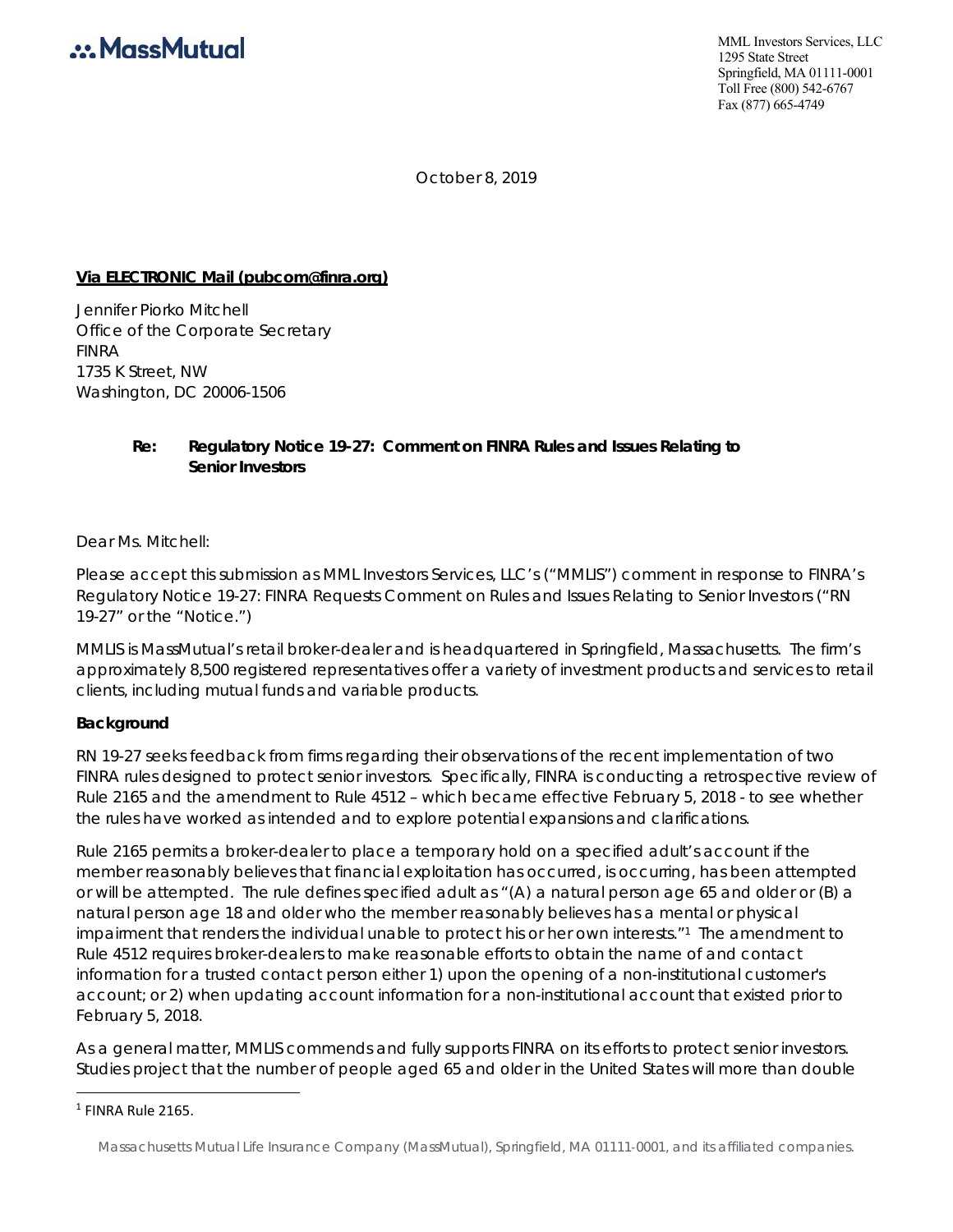from 46 million in 2016 to more than 98 million by 2060.<sup>2</sup> In the next decade between 2020 and 2030, it is estimated that the number of older persons will increase by almost 18 million as the last of the large baby boomers reach age 65.3 As the investing public ages, there are a number of unique issues and scenarios that will arise and necessitate additional tools to protect these individuals from exploitation. To that end, MMLIS would like to offer commentary to a few of FINRA's questions around Rule 2165 and hopes that the firm's experiences will aid FINRA in its efforts to further enhance this rule.

# **Comment from the Firm**

*1. Should Rule 2165's safe harbor be extended to apply to transactions in securities, in addition to disbursements of funds and securities? If so, how should changes in security prices be addressed (e.g., where a hold is terminated: (i) by a state regulator or agency of competent jurisdiction or a court of competent jurisdiction; or (ii) upon a determination that there is not financial exploitation)? Are there other implications of extending the safe harbor to transactions?* 

As a broker-dealer that offers variable annuities and mutual funds among its products, the firm has encountered many incidents of financial exploitation involving these products. Exploitation in variable annuities is particularly challenging as the investor can incur significant financial harm through the loss of an income producing benefit, loss of a death protection benefit, unanticipated tax consequences, or large surrender charges when inappropriate transactions are executed.

Currently, there are few regulatory options that enable and empower firms to protect investors from these potentially disastrous consequences. While Rule 2165 grants firms a safe harbor to place a temporary hold on the disbursement, in many instances, the harm is incurred before the disbursement request when a transaction to liquidate is processed. When a variable annuity is liquidated, the customer may incur a surrender charge, as well as lose any beneficial riders. Extending 2165's safe harbor to transactions would allow MMLIS to better protect owners of securities from exploitation by sheltering them from potential market and fee losses when a registered representative is asked to sell a security for a potential disbursement. Furthermore, it should grant representatives the right to suspend a transaction when there is a reasonable belief of diminished capacity to prevent the securities owner from harming his or her retirement funds.

MMLIS recognizes that there are challenges with current rules around pricing and best execution that limit broker-dealers' abilities to pause transactions. However, it is the firm's belief that modification of these rules is a necessity to adequately protect investors from the irreparable harm that can occur through the liquidation of a variable annuity as part of an exploitation scheme. MMLIS encourages FINRA to explore issuing additional guidance around best execution in the exploitation context so that both disbursements and transactions can be subject to 2165.

*2. Should Rule 2165's safe harbor be extended to apply where there is a reasonable belief that the customer has an impairment that renders the individual unable to protect his or her own interests (e.g., a cognitive impairment or diminished capacity), irrespective of whether there is evidence that the customer may be the victim of financial exploitation by a third party? What burdens would be placed on member firms and their registered persons if the safe harbor were extended in this way?* 

<sup>2</sup> Mark Mather, Linda Jacobson, and Kelvin M. Pollard, *Aging in the United States*, POPULATION REFERENCE BUREAU (December 2015) https://assets.prb.org/pdf16/aging-us-population-bulletin.pdf (last visited Oct. 6, 2019). <sup>3</sup> *Id*.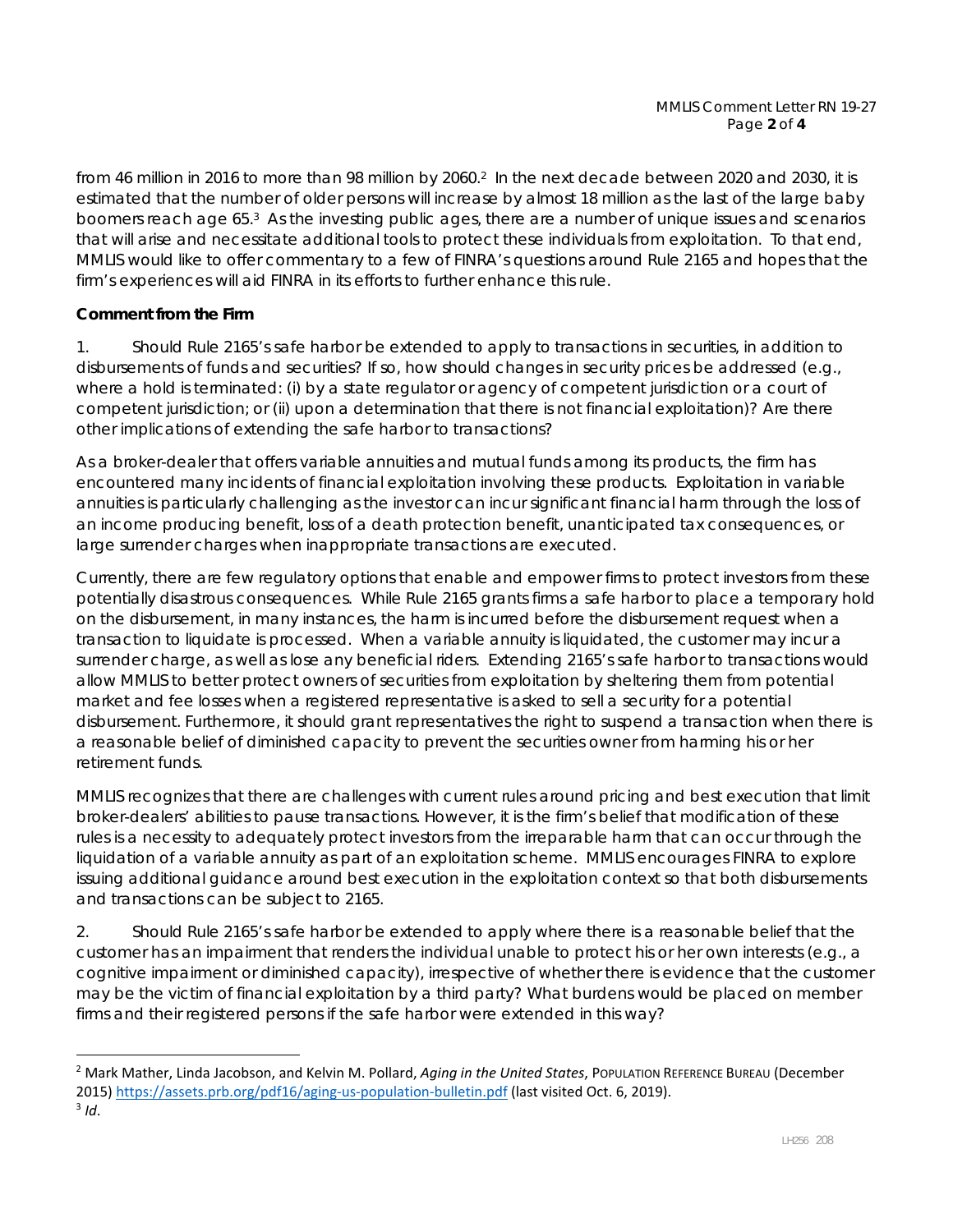MMLIS believes that FINRA should extend 2165 to apply to cases where there is a reasonable belief a customer has a cognitive impairment or diminished capacity. Cognitive impairment - or diminished capacity - creates a situation where the customer is vulnerable and increases the possibility of exploitation. It also increases the potential for the owner of securities accounts to become insolvent by mishandling his or her retirement funds. MMLIS does not believe that this additional safe harbor would be burdensome to our firm, as it would allow us to protect the assets of our most vulnerable clients.

MMLIS has encountered several situations where concerned family members have approached our registered representatives to notify them that they strongly suspect the account holder of having diminished capacity. Granting MMLIS a safe harbor would provide these family members the time and opportunity to act through a physician or a court without the owner doing irreparable damage to his or her retirement funds.

*3. Should FINRA extend the temporary hold period in the rule or create a different mechanism to obtain an extension? If so, for how long? How frequently has your firm placed a temporary hold pursuant to Rule 2165 and what has been the duration of any holds? When a hold was placed, did the firm's internal review find support for the reasonable belief of financial exploitation that prompted placing the hold?* 

Rule 2165 allows firms to place a temporary hold on a disbursement for 25 days unless a court or a state agency grants firms an extension of time on the hold. Unfortunately, the firm has found that in many instances this hold period is not long enough. Many times, the firm has not been able to reach a state regulator who understands and is willing to consider granting an extension to the initial hold period. In these instances, state securities regulators are unclear as to their role in the 2165 process and are wary to grant extensions. Or in the alternative, the state regulator who receives the report has resource constraints and it takes weeks to reach someone who is willing to discuss the matter with the firm.

MMLIS believes that FINRA should either extend the hold period that applies to all cases or create a single organization to grant extensions on holds on a case-by-case basis. The firm often needs more time to allow the state regulator to gain an understanding of the situation to allow an extension and increasing the hold period would enable the regulator to fully explore the issues and options needed to protect the investor. Alternatively, the firm believes that creating a single reporting hub (i.e. through FINRA) that can handle exploitation cases and grant extensions within the current hold period would enable the firm to work with one entity that has a complete understanding of the rules and could further aid the investigative efforts and subsequent actions that could help prevent the investor from continued exploitation.

# *4. Has your firm identified any unintended consequences when placing or attempting to place a temporary hold on disbursement of funds or securities from an account under Rule 2165?*

There have been a number of situations where placing a hold on a distribution would have also placed a hold on the customer's income payments or required minimum distribution for the year. In those situations, the firm took steps to ensure that any systematic payments or required minimum distributions were processed accordingly such that the customer was not harmed by the hold.

*5. Is guidance needed to address when complaints related to placing a temporary hold pursuant to Rule 2165 should be reported on Forms U4 and U5? To what extent have registered persons received complaints in situations relating to disbursement holds, and have they been reportable complaints?*